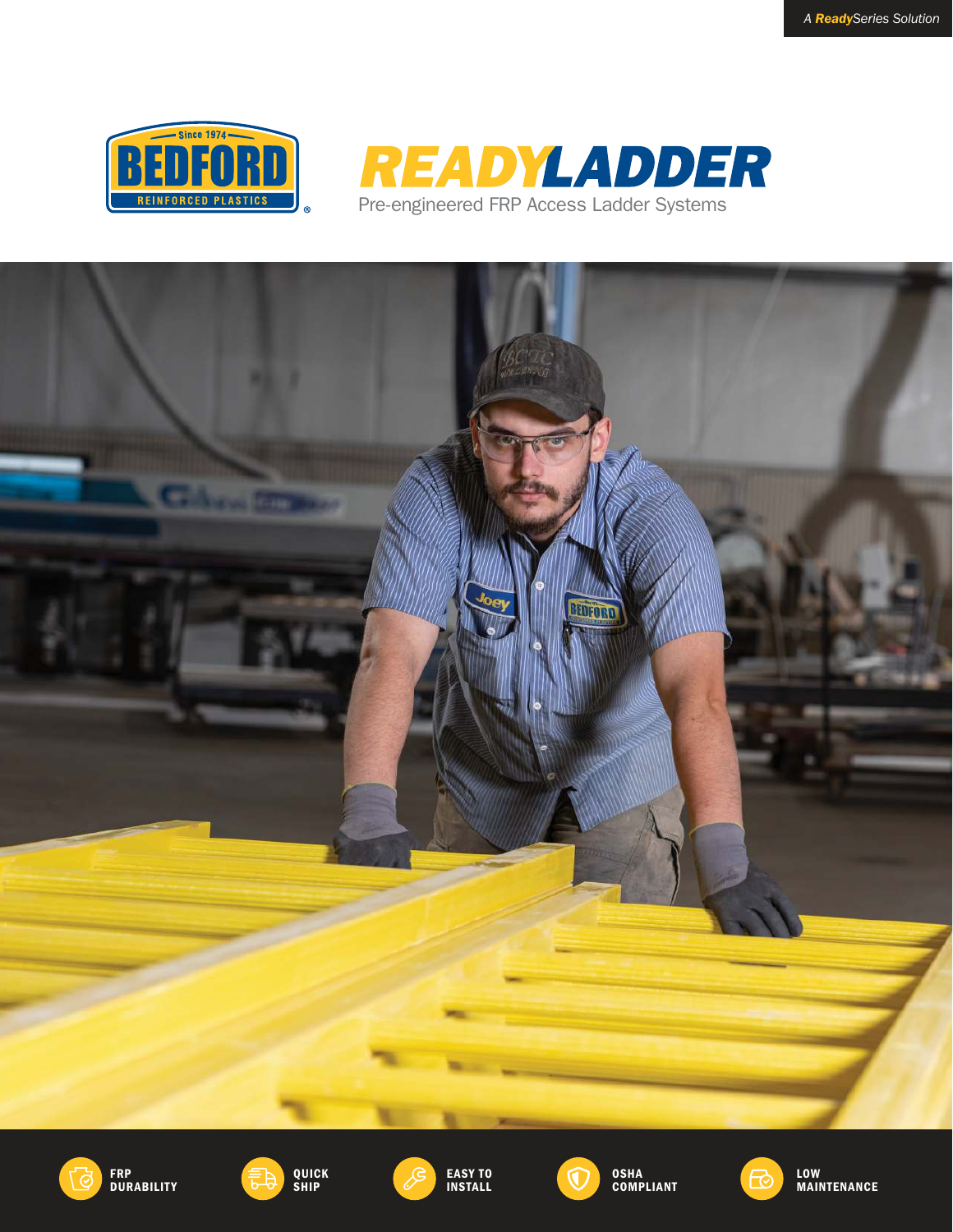# FERR **SULFA** LICKER SPILE LADDERS

ReadyLadder solutions give you a leg up for solving safety and access needs in a hurry. For every fixed-ladder application from high roof access to short climbs, just bolt together prefabricated ReadyLadder lengths from Bedford to meet your exact needs without waiting for a custom build. It's that easy.

### Applications

- Cooling towers
- Mining
- Oil & gas
- Plant & chemical processing
- Pulp & paper
- Utilities
- Wastewater & water treatment
- Much more

#### Request a quote today at Ready-Series.com

# THE QUALITY YOU NEED

Step up to ladders that hold up against harsh environments and working conditions. Pre-engineered ReadyLadder components are made of fiberglass-reinforced polymer (FRP), the same proven, long-lasting, OSHA-compliant material that has made Bedford custom systems so popular. You'll get the configuration flexibility you want without any sacrifice in strength and durability.

- Resistant to heat, high winds, rain, snow, saltwater and chemicals
- Won't shrink, swell, warp, corrode, attract insects or conduct electricity
- **-** Lightweight for easy transport and handling
- **Easy to assemble with standard tools**
- Meets the demands of load-carrying conditions
- Low maintenance for decades of continuous use
- OSHA compliant
- Industry-leading warranty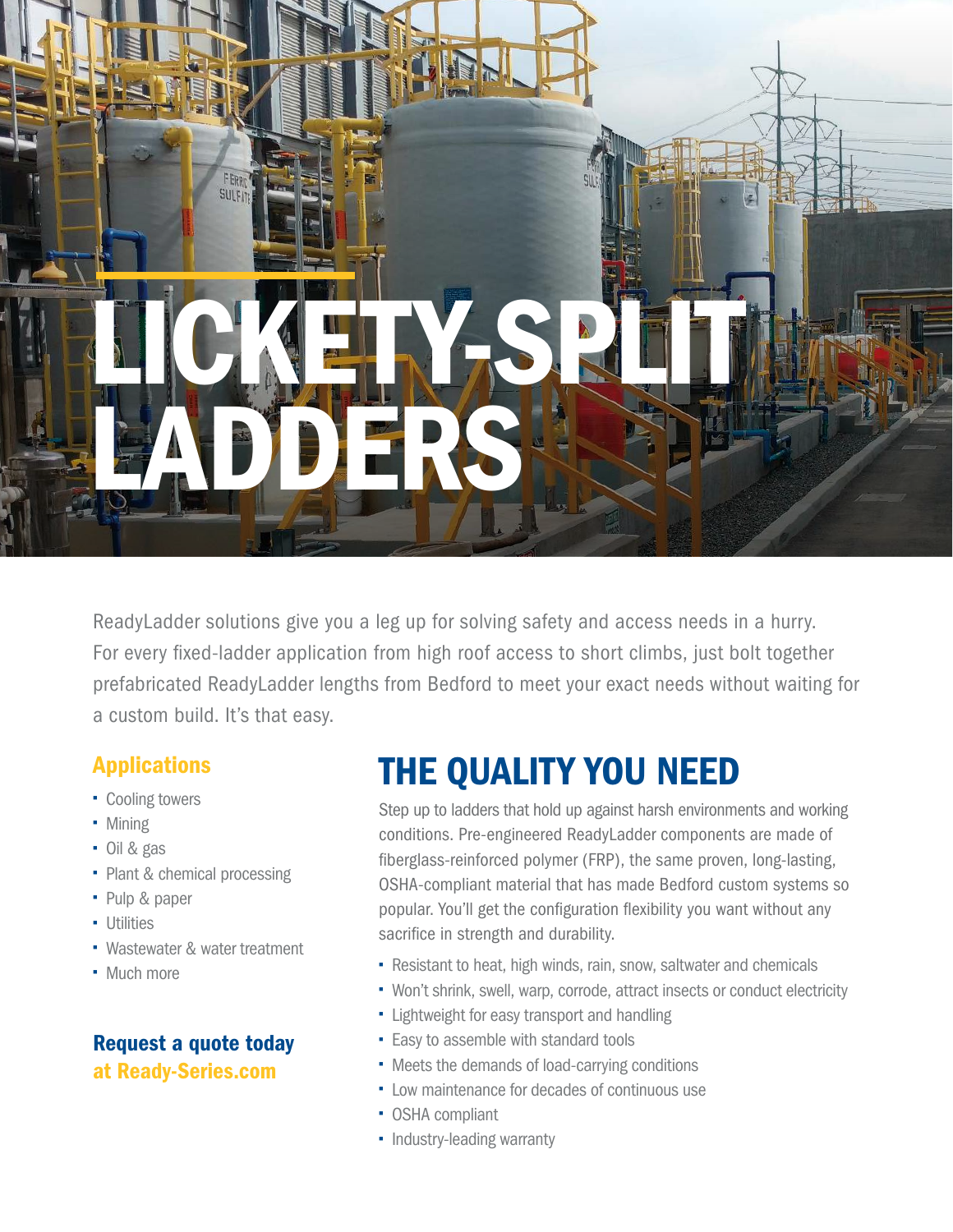

#### Ready to Ship

There's no need to wait for custom fabrication. ReadyLadder solutions are stocked in standard lengths for quick shipping, so you can start installing your ladder system in just a short time. You can add a walk-through for a complete system as well as combine ReadyLadder components with other ReadySeries materials for limitless configurations.



#### Easy to Assemble

If you think you'll need a welder or special tools, think again. ReadyLadder components simply bolt together for easy onsite installation. The lightweight design makes it a breeze to move them around. In most cases, our standard sizes will give you exactly what you want, but if needed you can also easily trim components to fit using standard tools.

#### CUSTOM-ENGINEERED SOLUTIONS AVAILABLE



Get exactly what you need — *fast!*



#### Step Up to Safety



Non-slip rung surfaces. Safety yellow. Flame-retardant resins. UV inhibitors. With ReadyLadder materials, you won't have to worry about meeting strict OSHA guidelines for worker safety. And unlike metal ladders, they're non-conductive for added safety. Add in FRP's durability in severe weather and corrosive environments, and you can count on meeting safety needs for years to come.